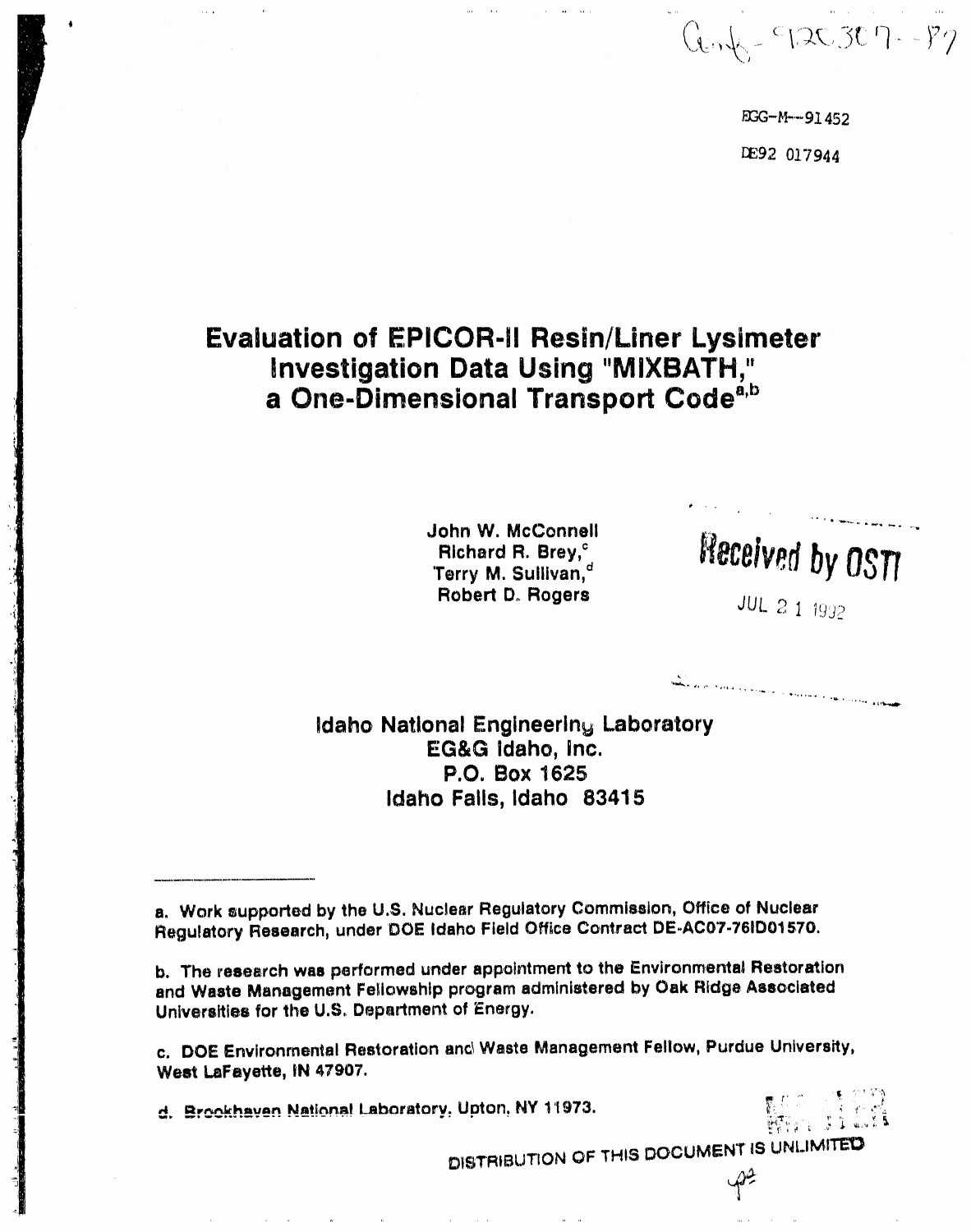### **ABSTRACT**

در جه بندا

The compu**t**er code MIXBATH has been applied to comp**a**re model predictions with six years of leachate collection data from five lysimeters located at Oak Ridge and five located at Argonne National Laboratories. The goal of this study was to critique the applicability of these data for use as a basis for the long-term prediction of release and transport of radionuclides contained in Portland type I-II cement and Dow vinyl ester-styrene waste forms loaded with EPICOR-II prefilter ion exchange resins. MIXBATH was useful in providing insight into information needs for long-term performance assessment. In most cases, the total activity released from the lysimeters over the test period was indistinguishable from background, indicating a need for longer-term data collection. In cases where there was both sufficient information available and activity released, MIXBATH was able to predict releases within an order of magnitude of those measured. Releases are extremely sensitive to the soil partition coefficient and waste form diffusion coefficient, and these were identified as the key data needs for long-term performance assessment.

#### **D**I**SCLAI**M**E**R

*T***h**i**s** rep**o**rt wa*s* prepared as an account **o**f wo**rk** spo**n**s**o**red by an agency o**f** t**h**e United St**a**tes Government. Neither the United States Government nor any agency thereof, nor any of their employees*,* makes any warranty*,* express or implied, or assumes any legal liability or responsibility for the accuracy, completeness, or usefulness of any information, apparatus, product, or process disclosed, or represents that its use would not infringe privately owned rights. Reference herein to any specific commercial product, process, or service by trade name, trademark, manufacturer, or otherwise does not necessarily constitute or imply its endorsement, recommendation, or favoring by **t**he United States Government o**r** any agency thereof. The views and opinions of authors expressed herein do not necessarily state or reflect those of the United States Government or any agency thereof*.*

ii iii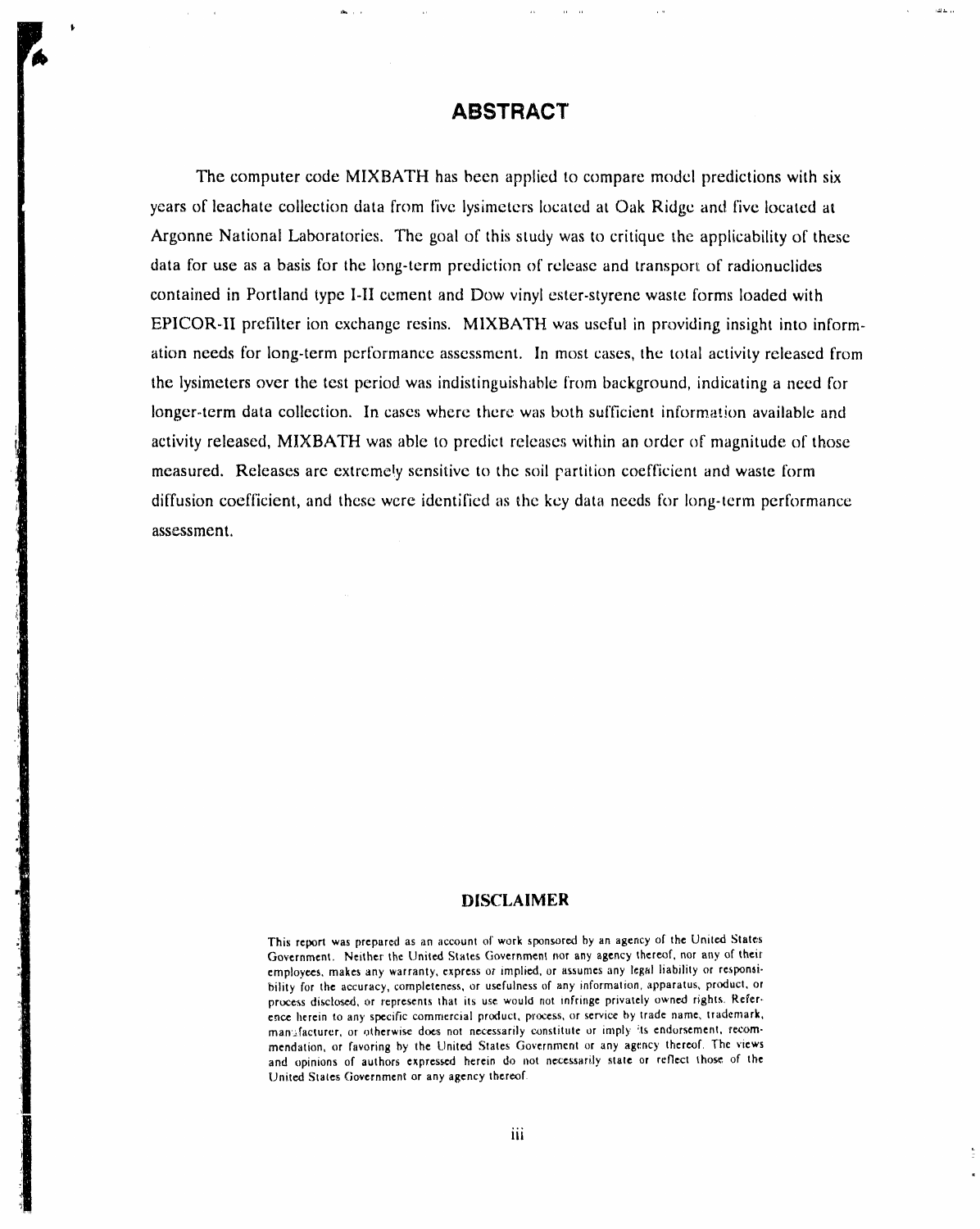### **INTRODUCTION**

A portion of the EPICOR-II prefilters, expended in the cleanup of Three Mile Island Unit-2 (TMI-2) liquid waste, was subject to examination in the EPICOR-II Research and Disposition Program initially funded by the Department of Energy (DOE). In FY 1984, this project was transferred to the U.S. Nuclear Regulatory Commission (NRC) as the Low Level Waste Data Base Development TMI-2 EPICOR-II Resin/Liner Investigation. Among the tasks initiated in that program was a field testing project to address different aspects of the disposal of prefilters and their contents.

Field testing of waste forms containing EPICOR-II ion exchange resins using lysimeters is a unique project marking the first time such a highly loaded ion exchange resin (up to 74.7  $TBq/m<sup>3</sup>$ ) had been incorporated into commercial formulations of solidified media for use in waste-form testing. This project, to test waste form performance in soil systems, as measured by quantity of released material, began generating data in 1986.

Modeling, analysis, and monitoring requirements of waste disposal site conditions are implicit in Title 10 of the Code of Federal Regulations Part 61 (10 CFR 61), "Licensing requirements for Land Disposal of Radioactive Waste." This regulation has stimulated our study on the applicability of EPICOR-II lysimeter data to transport modeling and performance assessment.

### **METHODS AND MATERIALS**

#### Lysimeters and Waste Forms

There are two arrays of five lysimeters used in the Low Level Waste Data Base Development TMI-2 EPICOR-II Resin/Liner Investigation. Five lysimeters are located at Argonne National Laboratory (ANL-E), and five are located at Oak Ridge National Laboratory (ORNL). The lysimeters are right cylinders (0.91 m ID by 3.12 m in height). This size allows for unrestricted flow of soil water, sufficient depth to prevent freezing of the waste forms, and sufficient waste form shielding to prevent unnecessary radiation exposure to experimenters working above the waste. The lysimeters are each equipped with five porous cup soil water

 $\mathbf{I}$ 

À.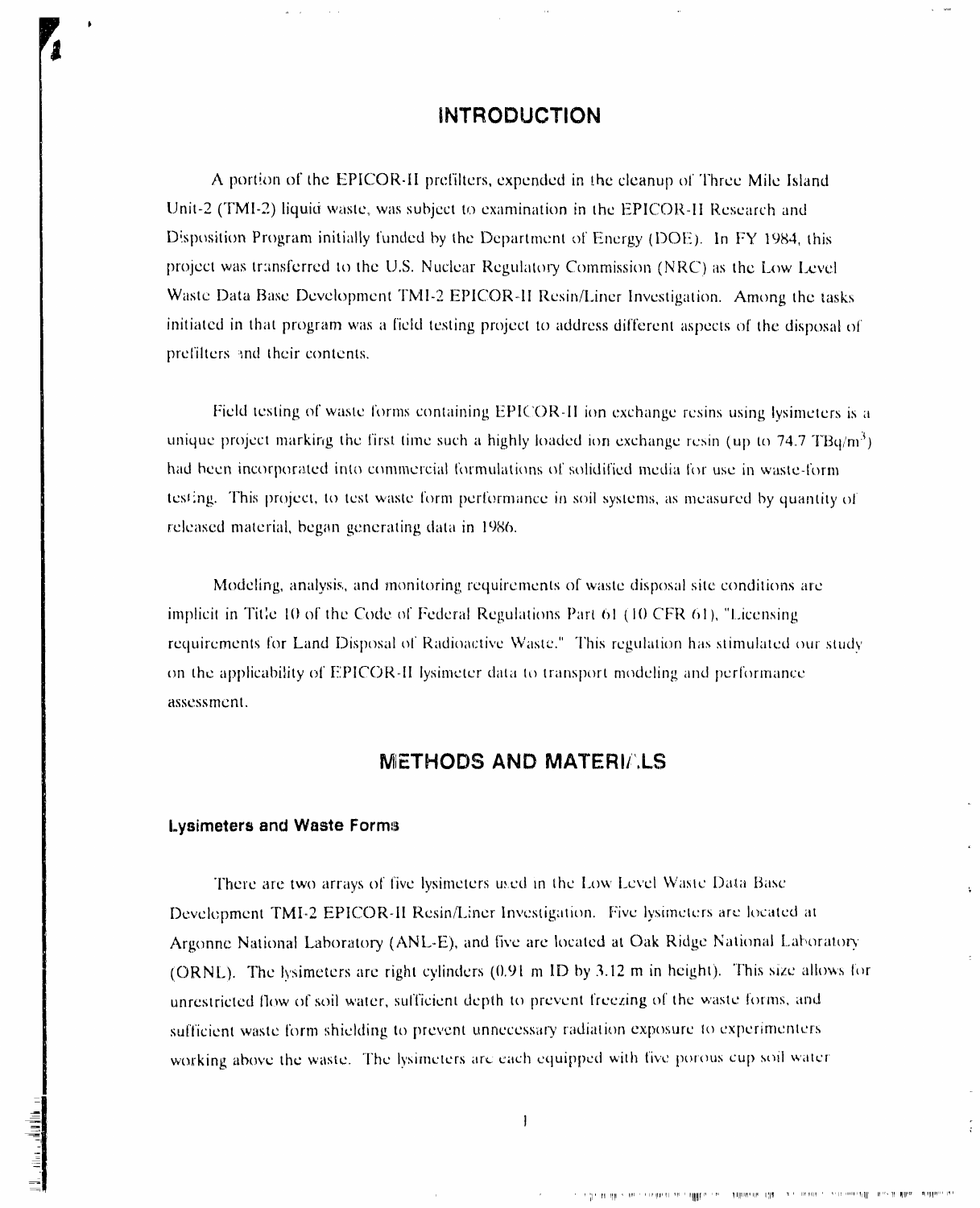.... samplers, soil moisture*/*temperature probes complete with an aut**o**mated data acquisitio*n* system, and a leachate collection system.

,, **,**,q #i \_ \_ , , \_ i , , ,i,**i**,Ii, \_,k Jl .ii,**,**,\_ . ,\_, \_ iJ.lil**d,** "IIi,,llJ\_**L**,II.... , . ,I,

Four lysimeters at each site are filled with soil; the remain**i**ng one is a c**o**ntrol iysimeter filled with an inert material, Unimin silica oxide sand. Two different soils are used. AN*L*-E lysimeters use a local indigenous soil that fits the NRC criterion for a representative Midwcstern type. lt is a Morley silt loa**m** with the surface layer rem**o**ved. The resulting subsurface soil is a clay loam. ORNL lysimeters use a soil that is intcnded to approximate the soil found at Barnwell, South Carolina. It is soil from the C horizon of a Fuquay sandy loam obtained from the Savannah River Plant (SRP) adjacent to the Barnwell facility **i**n South Carc\_lina. This soil is texturally similar to the s**oi**l tound at Barnwell.

The waste forms used in the field test arc composed of EPICOR-II resin wasccs. Two rcsin types were used in the solidification project. The first type was a mixture of synthetic organic ic)n exchange resins (phenolic cation, strong acid cation, and strong base anion resins), while the second type was a mixture of synthetic organic ion exchange resins (strong acid cation and strong base anion resins) with an inorganic zeolite. Portland type I-II cement and vinyl ester-styrene (VES) (a proprietary solidification agent developed and supplied by the Dow Chemical Company) were used to solidify both types of resin wastes. Waste stream characterization identified Cs-134, Cs-137, Sr-90, and Co-60 as the radionuclides prescnt. Individual cylindrical waste forms wcrc produced with an average diameter of  $0.048$  m and a height of  $0.076$  m. Seven waste forms were stacked, one on top of the other, in each lysimeter. Fig. 1 is a diagram of a lysimeter with the waste forms installed. Table I specifies the type of waste forms that were placed in each lysimeter*,* Leachate is removed from moisture cups 1 through 5 and the leachate container (sec Fig. 1). The leachate is analyzed for gamma-emitting radionuclides and Sr-90. A complete description of the lysimeters and waste forms is given in NUREG*/*CR-4498 (1).

#### **Use of the M**I**XBATH Code**

The computer code MIXBATH (see NUREG*/*CR-5681) (2)is in the public do*m*ain and may be obtained from Dr. T. M. Sullivan of Brookhaven National Laboratory*,* Upton, NY 11973. MIXBATH is used to model the release of radionuclides from a waste form in a failed container surrounded by a porous medium containing a solutc. The solute is treated as a well.-stirrcd fluid, i.e, a mixing bath. The solute concentrati**o**n is calculated using a mass balance that depends on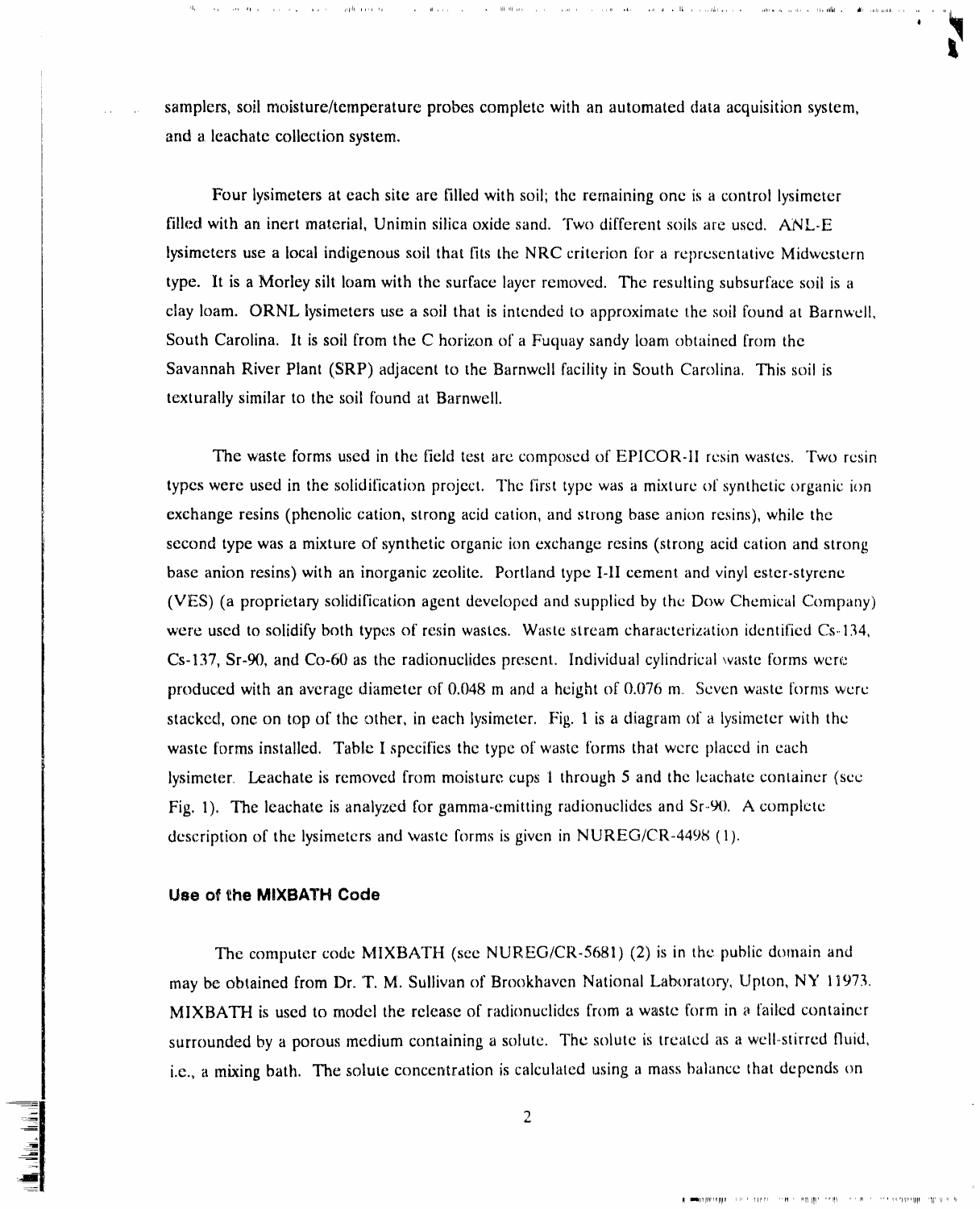the flow rate, the amount of partitioning between the porous medium and solute, the size of the mixing bath, the radioactive decay rate, and the rate of release from the waste form. The waste form is modeled using a one-dimensional finite difference model. Releases from the waste form are directly coupled to the solute concentration. MIXBATH has the capability to simultaneously consider three waste form release mechanisms: diffusion, dissolution, and surface rinse limited by partitioning. A complete mathematical description of the model used in MIXBATH is given in NUREG/CR-5681.

#### **Available Data, Estimates, and Assumptions**

In this study, we modeled the release of Cs-137 and Sr-90 from the waste forms. We considered diffusion from a cylinder to be the most appropriate release process for both the Portland type I-II and VES waste forms. This is consistent with Cs-137 results from American Nuclear Society (ANS) 16.1 (3) leach tests performed on the waste forms created in this project (4). The waste form diffusion coefficients for Cs-137 were computed from those results while those for Sr-90 were estimated based on measurements of similar waste forms of equal size (5).

The mass balance for the solute concentration requires the volumetric flow rate per unit area, i.e., the Darcy velocity. This was estimated from the leachate analysis data obtained in 1989 (6). Soil/water partition coefficient (Kd) values were also needed but were not available for these soils. These were estimated from a previous work published by Looney (7), which was reproduced in NUREG/CR-5387 (8). Tables II, III, and IV list the values used in this study for the most important parameters. These include the soil/water partition coefficients, the decay constants, the diffusion coefficients (D) for each waste form and isotope, and the Darcy velocities. It should be noted that the values for the diffusion coefficients shown in Table III for VES have a range of variability between four and six orders of magnitude.

Those values are laboratory determined and give an indication of how these data can vary. The Portland cement diffusion coefficients shown are within one order of magnitude. This highlights the necessity of using lysimeter-specific parametric values.

A number of preliminary calculations were completed using the MIXBATH model with the data and parameters described above. The output of this model is the concentration of Cs-137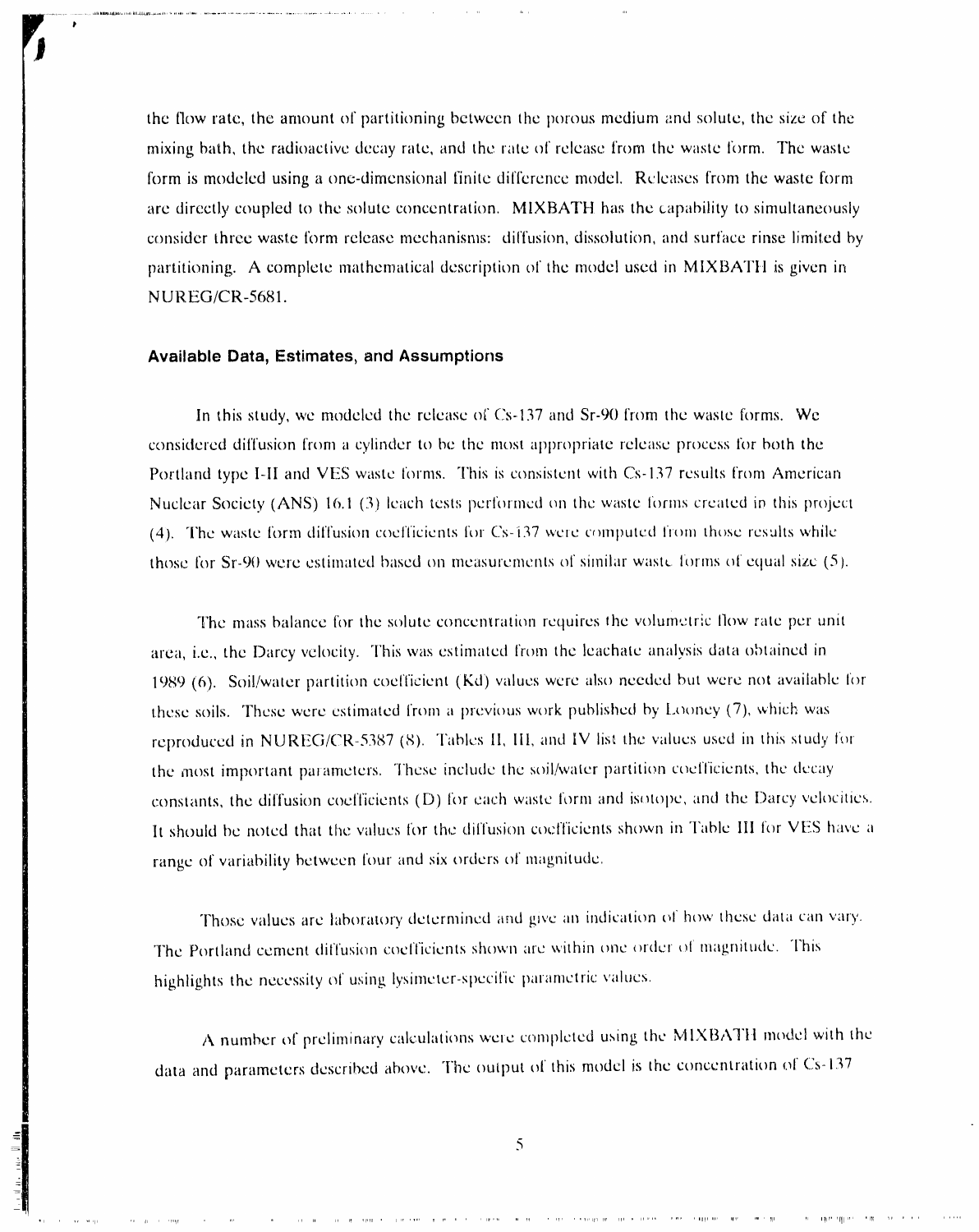| Radionuclide        | Value Used                                   | Lower<br>Boundary                  | <b>Model Parameters</b><br>Upper<br>Boundary |
|---------------------|----------------------------------------------|------------------------------------|----------------------------------------------|
|                     | Morley Silt Loam                             |                                    |                                              |
| $Cs-137$<br>Sr.90   | $10^3$<br>$10^{0.9}$                         | 10 <sup>1</sup><br>10 <sup>0</sup> | 10 <sup>5</sup><br>$10^{3}$                  |
|                     | C Horizon of Fuguay Sandy Loam               |                                    |                                              |
| $Cs-137$<br>$Sr-90$ | 10 <sup>3</sup><br>$10^{0.9}$                | 10 <sup>1</sup><br>10 <sup>0</sup> | $10^{5}$<br>10 <sup>3</sup>                  |
|                     | Unimin Silica Oxide Sand<br>(Inert Material) |                                    |                                              |
| $Cs-137$<br>$Sr-90$ | $0^a$<br>$0^{\rm a}$                         | $10^{1}$<br>$10^{0}$               | 10 <sup>5</sup><br>$10^3$                    |

 $\bar{\mathbf{v}}$ 

Table II. Partition coefficients  $(cm<sup>3</sup>/g)$  of three soils used in lysimeters.

 $\sim$   $\sim$   $\sim$ 

a. The value assumed for essentially inert material.

|  | <u>Decay Constants</u> $(s^{-1})$                        |  |
|--|----------------------------------------------------------|--|
|  | Cs-137 7.28 x $10^{-10}$<br>Sr-90 $7.57 \times 10^{-10}$ |  |

Table III. Diffusion coefficients of waste forms used in lysimeters (cm<sup>2</sup>/s).

| Waste Form                                       | Radionuclide<br>$Sr-90b$<br>$Sr-90a$<br>$Cs - 137a$ |                                                |                                                |
|--------------------------------------------------|-----------------------------------------------------|------------------------------------------------|------------------------------------------------|
| Vinyl ester-styrene<br>Portland type I-II cement | 3.30 x $10^{-14}$<br>$5.0 \times 10^{-11}$          | $2.0 \times 10^{-10}$<br>$9.6 \times 10^{-10}$ | $1.35 \times 10^{-8}$<br>$4.0 \times 10^{-10}$ |
| a. See Reference (4).                            |                                                     |                                                |                                                |
| b. See Reference $(5)$ .                         |                                                     |                                                |                                                |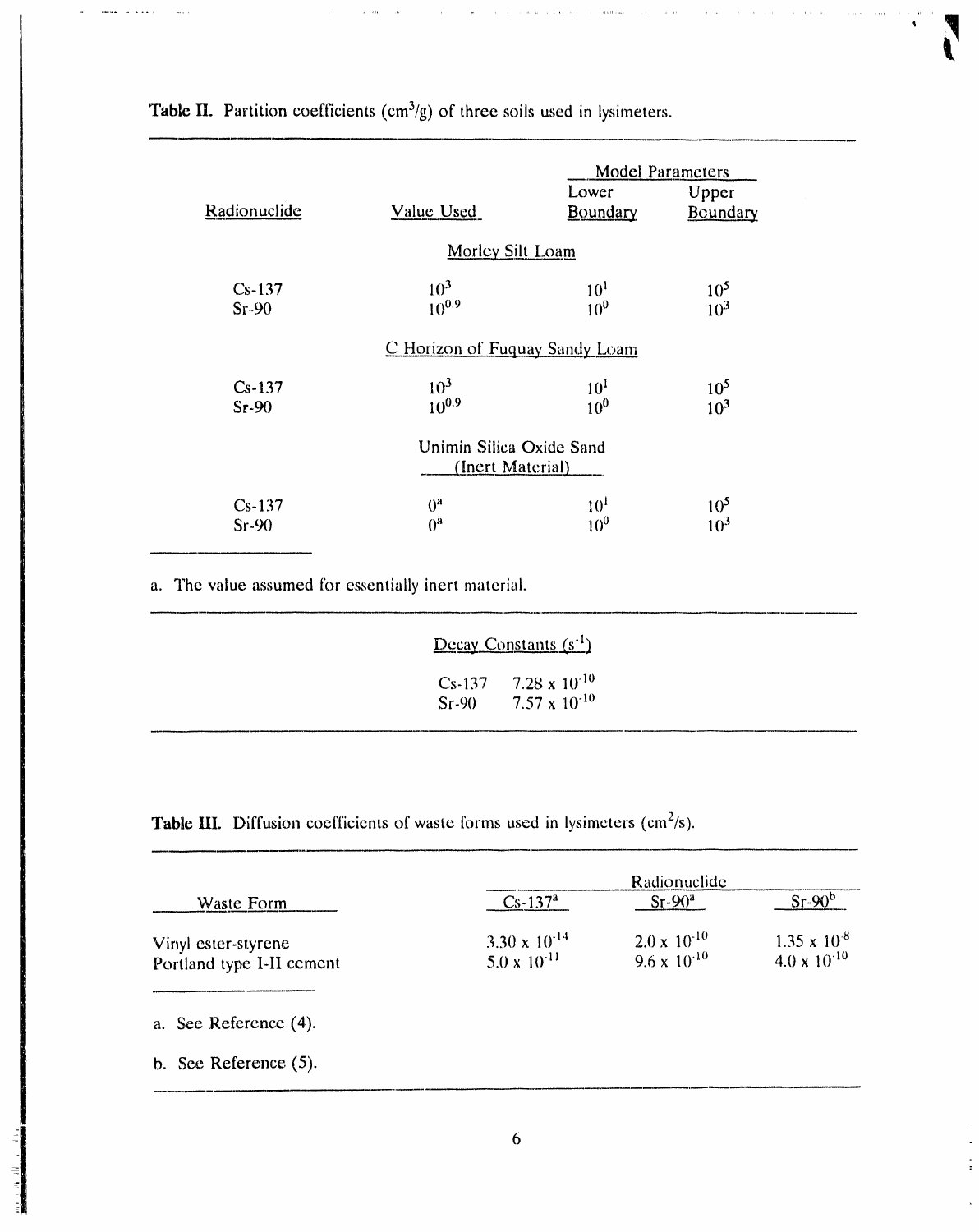| Lysimeter<br>Number |                       | Darcy Velocity<br>$\rm (cm^3/s)$ |
|---------------------|-----------------------|----------------------------------|
|                     | ANL                   | ORNL                             |
|                     | $9.42 \times 10^{-7}$ | $3.07 \times 10^{-6}$            |
|                     | $1.10 \times 10^{-6}$ | $3.10 \times 10^{-6}$            |
| 3                   | $1.65 \times 10^{-6}$ | $3.12 \times 10^{-6}$            |
| 4                   | $1.34 \times 10^{-6}$ | $3.16 \times 10^{-6}$            |
|                     | $2.59 \times 10^{-6}$ | $3.60 \times 10^{-6}$            |

Table IV. Darcy velocities of soils used in lysimeters.

and Sr-90 along with the cumulative release of these radionuclides. These predicted values were compared to the experimentally measured values.

# **RESULTS AND DISCUSSION**

Results of this preliminary lysimeter performance assessment fell into two categories, those in which the prediction and measured values were in poor agreement, and those in which the parametric information available was broad enough for accurate modeling predictions. Unavoidably, the difference was caused by a lack of waste-form-specific diffusion coefficient data. Prediction accuracy was a function of the estimated soil/water partition coefficient. Also, in almost all instances, the activity in the leachate recovered from the lysimeters was essentially at background levels, and because of the uncertainty associated with such a small activity, actual model validation was not possible.

Fig. 2 shows plots of predicted and measured Sr-90 cumulative activity versus time for a lysimeter located at ORNL. Two predictions are shown. One prediction uses a diffusion coefficient of 4.0 x 10<sup>-10</sup> cm<sup>2</sup>/s, the other a value of 5.0 x 10<sup>-11</sup> cm<sup>2</sup>/s. If one assumes a wasteform-specific Sr diffusion coefficient equal to that of Cs  $(5.0 \times 10^{11} \text{ cm}^2/\text{s})$ , then the MIXBATH prediction and measured values agree fairly well as seen in Fig. 2. The use of such a value for Sr-90 has not been verified experimentally, but it is consistent with releases measured during lysimeter experiments using these waste forms (6) and results in reasonable prediction. The waste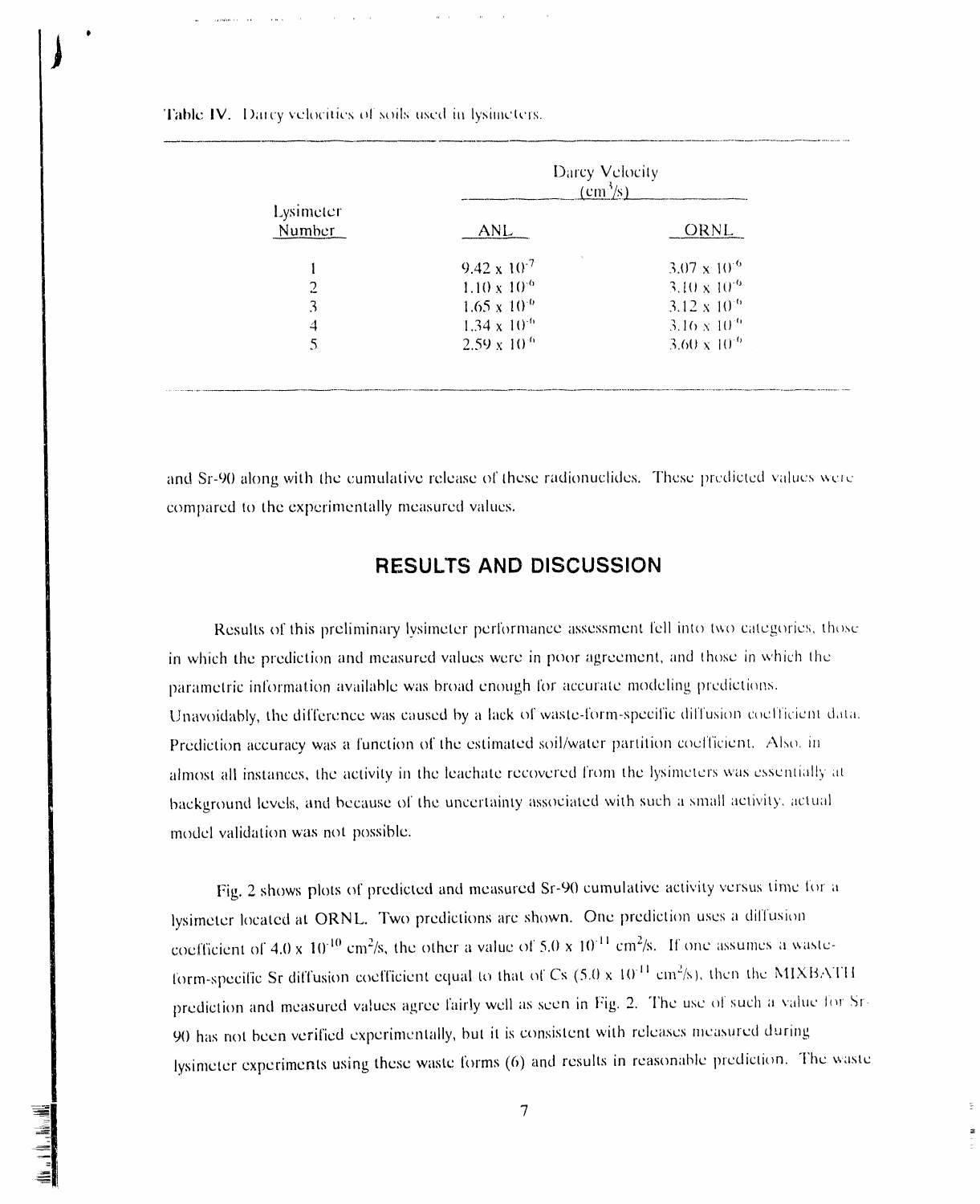

Fig. 2. Comparison of Sr-90 cumulative activities for measured data from ORNL lysimeter No. 5 with MIXBATH predicted results.

form diffusion coefficient of 4.0 x 10<sup>-10</sup> cm<sup>2</sup>/s has been measured in laboratory leach tests for Portland cement waste forms that do not contain ion exchange resipheads. The actual value of the EPICOR-II waste-form-specific diffusion coefficient (see Table III) is the value of  $4.0 \times 10^{-10}$  cm<sup>2</sup>/s used here. The curve generated by using MIXBATH and applying a waste form diffusion coefficient of 4.0 x  $10^{-10}$  cm<sup>2</sup>/s is also shown in Fig. 2. Use of this value produces predictions that are five orders of magnitude greater than measured values. This demonstrates the necessity of obtaining waste-form-specific diffusion coefficients.

The cumulative activity obtained from the lysimeters is too small at this time for code validation. However, there are similarities between the predicted and measured curves. The plots of Portland cement shown in Fig. 2 are thought to be typical of Sr-90 release in both VES and Portland type I-II cement waste forms. Sr-90 diffusion coefficients used for prediction of cement waste form behavior could be different than actual values from lysimeters. Experience in the lysimeter experiment of Reference (6) indicates that for Cs and Sr, diffusion coefficients are probably of the same order of magnitude for Portland cement and VES.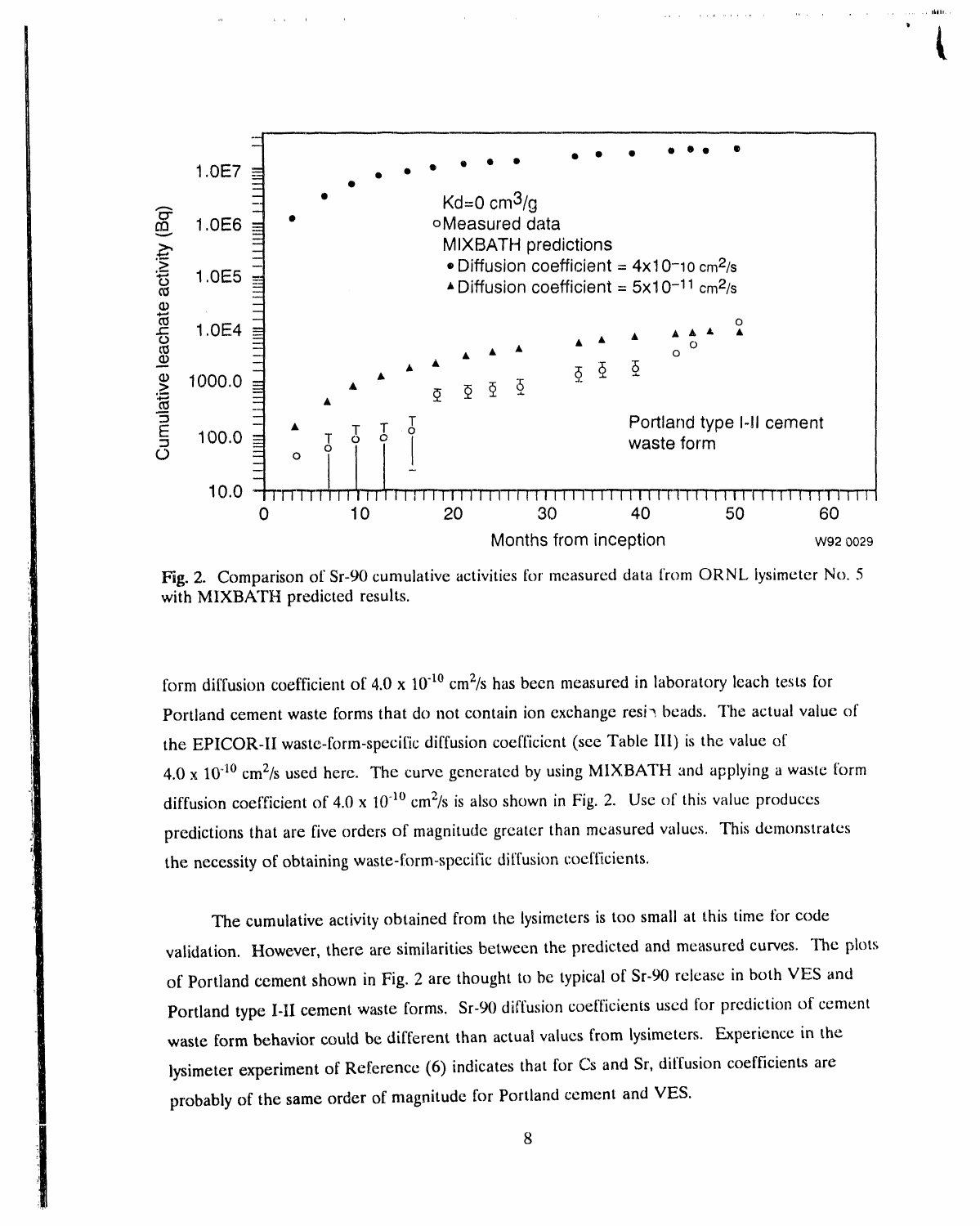Another possible reason for deviation between measured and predicted values is the estimate of the partition coefficient (Kd). Fig. 3 demonstrates the possible range of predicted values that could be obtained using MIXBATH when only the potential variability of the partition coefficient is considered. This figure shows the range of predicted values if Kd is set to both 1.0 and 1000  $\text{cm}^3/\text{g}$  when plotted against time for a hypothetical lysimeter in which the Sr-90 leachate activity is of interest. This emphasizes the sensitivity of code predictions (such as those of MIXBATH) to modeling parameters.

.<br>And an agricultural contract of the contract of the contract of the contract of the contract of the contract of

An example in which the MIXBATH prediction is reasonably accurate is shown in Fig. 4. which indicates how the measured value of the diffusion coefficient and close approximations of the partition coefficient (Table II) can significantly increase the accuracy of the prediction. Although this prediction is within one order of magnitude, it engulfs all of the uncertainty associated with estimation of the partition coefficient and subsequent retardation coefficient.

Two items that should be determined experimentally are the soil/water partition coefficient and the waste-form-specific diffusion coefficient. At early times, when the fractional release is low, releases from MIXBATH approximately follow the inverse of the soil:water retardation coefficient. Similarly, releases from the waste form are approximately proportional to the square root of the waste-form-specific diffusion coefficient at early times.

The small quantity of activity present in leachate samples, relative to the total waste form loading, indicates that the main body of activity has not reached the bottom of these lysimeters and could require years to do so. This is based on the comparison of the small leachate activities measured in the soil-filled lysimeters with the relatively high leachate activities measured in control lysimeters filled with sand, an essentially inert material.

MIXBATH worked well for the purpose of this preliminary performance assessment. It demonstrated the areas of data that will need to be expanded prior to a complete performance assessment and the embryonic nature of the data presently available. We feel MIXBATH has been a useful code for application in this situation. MIXBATH is limited to advection-dominated situations for which there is no interest in transient flow conditions. It was appropriate at this level of analysis in which the effects of dispersion are thought to be insignificant and the values for average flow rate were readily available. Dispersivity values and soil hydraulic properties were not measured experimental parameters within the lysimeter data set. These values will be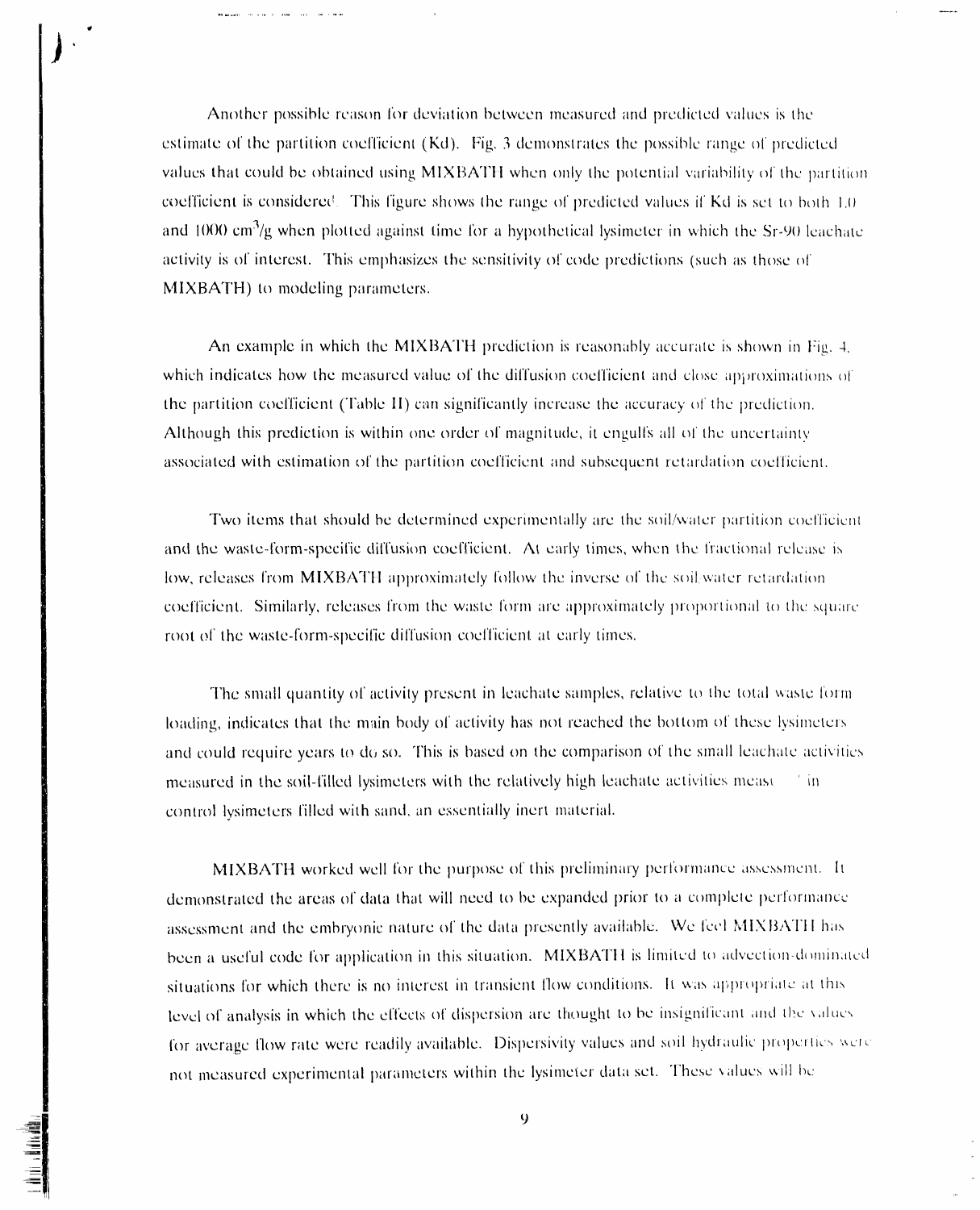

Fig. 3. Effect of Kd variation on cumulative predicted activity for Sr-90 in a hypothetical lysimeter.



Fig. 4. Comparison of Cs-137 cumulative activity for measured data at ORNL lysimeter No. 3 with MIXBATH prediction.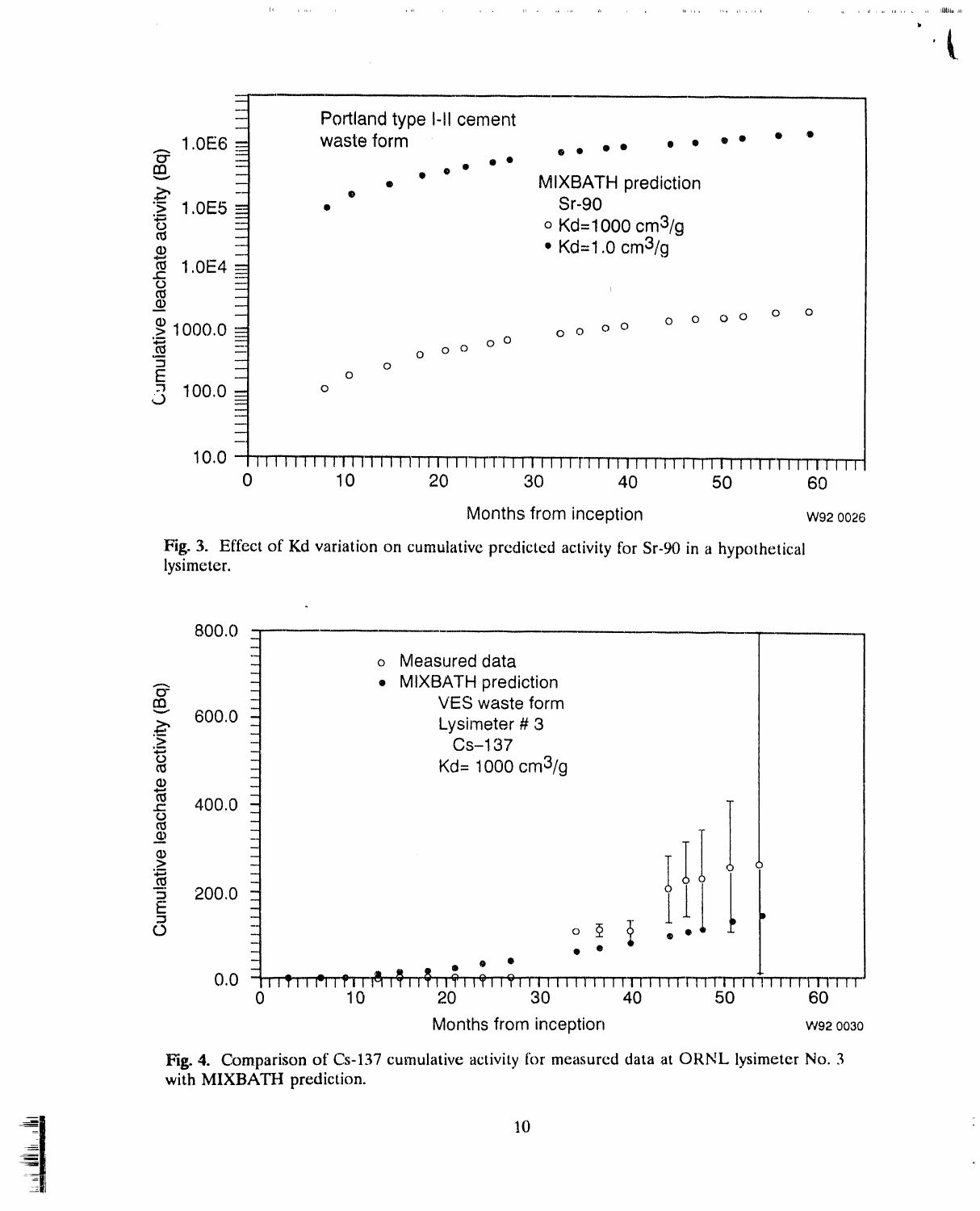necessary in the future if detailed modeling studies are performed. Absence of these data further justifies use of a "simplified" model like MIXBATH.

In all cases studied, the activity of the release measured in lysimeter leachate samples has been a small fraction (less than  $0.01\%$ ) of the total inventory, and it is not yet possible to determine if long-term trends have been established. Several more years of data collection are necessary for definitive performance assessment of the waste forms being studied.

## **CONCLUSIONS**

 $1.$ To limit model/prediction uncertainties, several parameters need to be measured in the laboratory. The most important include the soil/water partition coefficients and waste-formspecific diffusion coefficients. For more detailed modeling, soil flow parameters (e.g., hydraulic conductivity as a function of moisture content, and the longitudinal and transverse dispersivities) need to be known.

- In lysimeters with experimentally determined diffusion coefficients, in which there were 2. high enough leachate concentrations of Cs-137 for comparison between predicted and experimental results, MIXBATH was able to predict the observed leachate concentrations of Cs-137 within one order of magnitude. MIXBATH worked well as a first approximation during performance assessment of the EPICOR-II waste forms. MIXBATH was also successful in estimating releases of Sr-90 from EPICOR-II waste forms using estimated diffusion coefficient values for Sr-90.
- Uncertainties in present MIXBATH predictions are mainly a function of the uncertainty in  $\overline{3}$ . estimates of soil/water partition coefficients.
- Not enough long-term EPICOR-II lysimeter data exists on which to base the validity of  $4.$ transport models. Several more years of data collection will be necessary to accomplish this task.